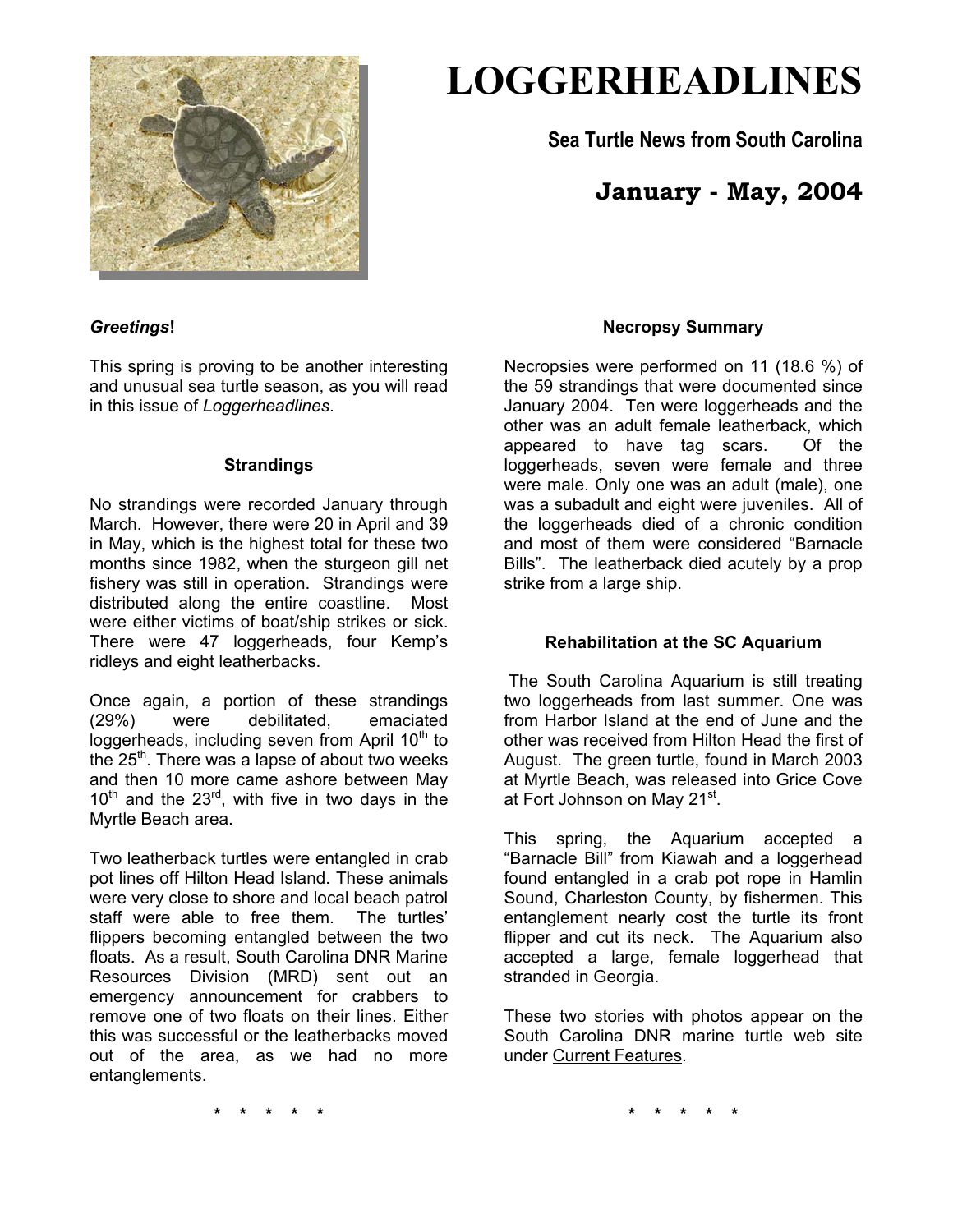#### **Nesting Update**

| <b>Thru 5/31</b>                                      | 2002            | 2003            | 2004           |
|-------------------------------------------------------|-----------------|-----------------|----------------|
| Myrtle Beach S. P.                                    | 0               | 1               | 0              |
| Huntington Beach S. P.                                | 0               | 1               | 0              |
| <b>S.C.U.T.E.</b>                                     | $\overline{12}$ | 6               | 5              |
| South Island                                          | 14              | 9               | $\overline{3}$ |
| Cape Island                                           | 153             | 132             | 38             |
| Lighthouse Island                                     | 15              | 37              | 15             |
| Dewees Island                                         | 5               | $\overline{5}$  | 1              |
| Sullivans/Isle of Palms                               | 9               | $\overline{7}$  | 0              |
| Folly Beach                                           | 11              | 6               | 3              |
| Kiawah Island                                         | 49              | 50              | 10             |
| Seabrook Island                                       | 7               | 11              | 0              |
| Botany Bay Isl & Plan                                 | 48              | 47              | 17             |
| Edingsville Beach                                     | $\overline{16}$ | $\overline{17}$ | $\overline{3}$ |
| Edisto Beach S. P.                                    | 15              | 22              | 5              |
| <b>Edisto Beach</b>                                   | 19              | 12              | $\overline{2}$ |
| Harbor Island                                         | 6               | 12              | $\overline{5}$ |
| Hunting Island                                        | 8               | 16              | 6              |
| Fripp Island                                          | 6               | 9               | 0              |
| Pritchards Island                                     | 33              | 17              | 6              |
| <b>Hilton Head Island</b>                             | 47              | 37              | 10             |
| <b>TOTAL</b><br>Nata: 2002 desa petipolide 2 De peste | 473             | 454             | 129            |

Note: 2003 does not include 2 Dc nests.

While stranding numbers are setting new high records compared to the recent past, nesting numbers are setting new lows. Some of the nest protection projects have no nests yet and everyone wants to know "why". Here are some things to consider.

First, as many already have seen, there tends to be somewhat of a cycle in nesting numbers for loggerheads with high, medium and low years. After the last encouraging two years we were due for a low one.

Second, you may remember that in 2001 we lost a lot of adults, especially females, when the TED openings were too small. At least 1/3 of those animals would have been returning this year. But they will not be here this year or ever.

And third, there was a cold-water upwelling last summer along the entire south Atlantic Bight and it moved up into the mid Atlantic states

persisting into this spring. It could have affected the turtles themselves, but more importantly, their food resources.

"Before commencing vitellogenesis [egg production], the turtle must be sexually mature, have recovered from any previous reproductive episode, and have accumulated enough energy (fat) reserves to support vitellogenesis. Vitellogenesis requires the mobilization of stored energy (fat) and its modification via the liver under the control of the endocrine system with deposition into the previtellogenetic follicles. To prepare multiple clutches of follicles to support a breeding season requires at least 8 months. The quality and quantity of food are likely to play a major role in the timing of reproduction." (Limpus and Nicholls, 2000).

The cold-water upwelling may have negatively impacted the crabs and whelks upon which loggerheads depend, thus robbing them of the necessary energy to prepare for this breeding season. The timing of the event in relation to this year's nesting season seems relevant. All three factors may be working together to produce the unusually low nesting numbers being recorded for the entire southeast.

# **Nesting News**

#### Hilton Head Island

The green sea turtle nest laid last September and incubated at the Coastal Discovery Museum during December finally produced hatchlings in January. Unfortunately, of the 11 that emerged, only one survived and is now on display at the South Carolina Aquarium. – *Kim Washok Jones* 

# Sullivan's Island and Isle of Palms

On May 24<sup>th</sup> three fishermen, Eric Sellers, **Patrick Brennan,** and **James Van Alen** found a juvenile loggerhead with a crab pot rope wrapped tightly around its left front flipper and neck. They cut the rope, freed the turtle, and took it to the Isle of Palms Marina in their small boat. They waited patiently, keeping it quiet and damp, until **Bev Ballow** with the Stranding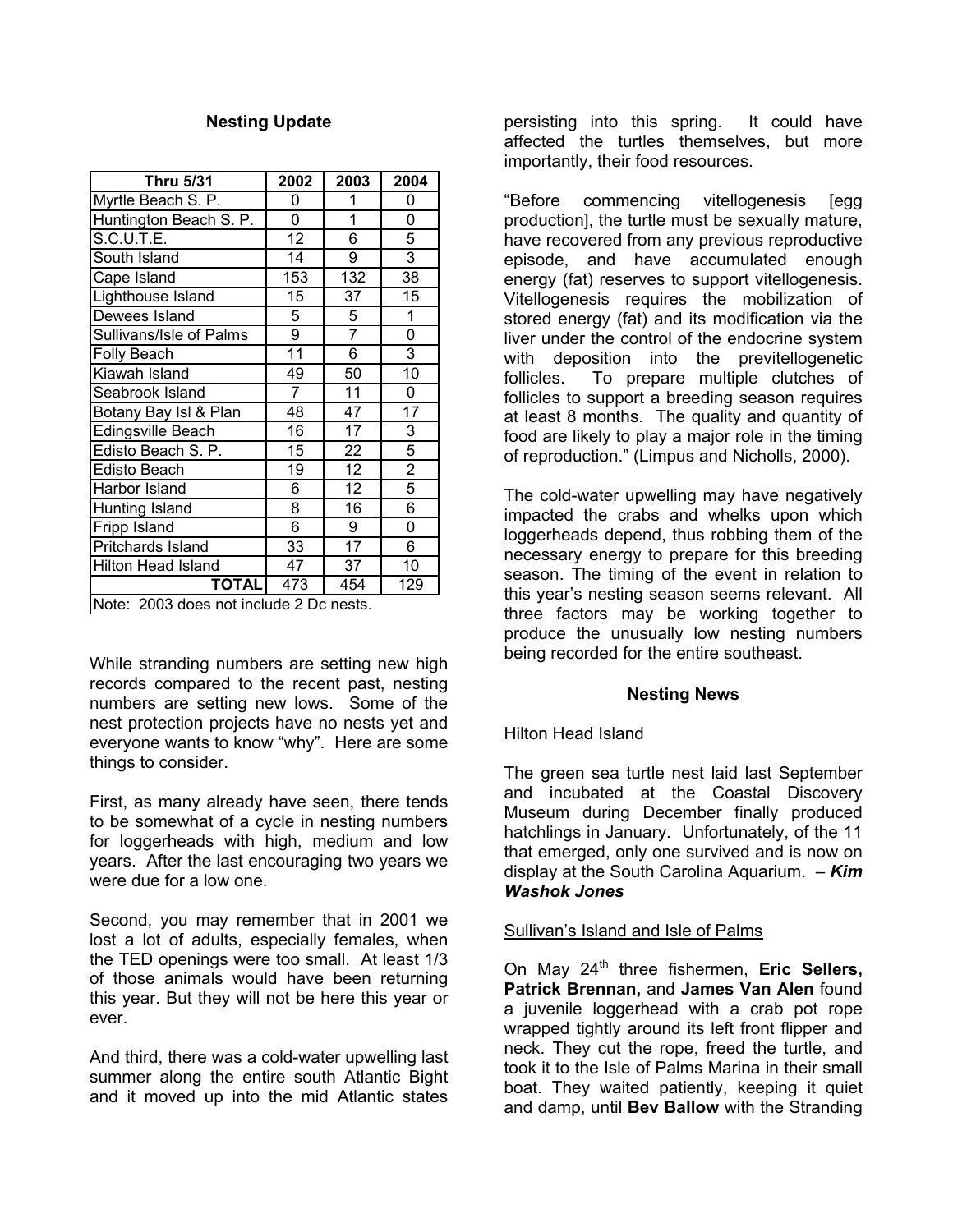Network arrived. She assessed the situation and called **DuBose Griffin** with South Carolina DNR who transported the badly wounded loggerhead to the South Carolina Aquarium. The rope had dug deeply into the flipper and neck, and would have been fatal if these three men had not discovered the turtle in time. The capable rehabilitation staff at the Aquarium is now caring for "Hamlin". Donations are needed for the long term expensive care of this and other turtles being treated and can be mailed to: SC Aquarium, Sea Turtle Rehabilitation, 100 Aquarium Wharf, Charleston, SC 29401. – *Mary Pringle*

# South Island

The new intern at Yawkey Wildlife Center is **Megan Bryan** from Warren Wilson College. She is a rising junior with a major in Environmental Studies and Conservation Biology. Megan is from Indianapolis, Indiana and her introduction to the beach at South Island was only the third time she has seen the ocean. She is enjoying bird watching and the Yawkey lifestyle. – *Charlotte Hope* 

# Dewees Island

An adult, male loggerhead stranded dead on our island. I found it very interesting that their plastrons become "spongy" during the mating season. It was very evident that this male was ready for the mating season before he died. – *Arla Jessen*

# Debidue

In June, the Fish and Wildlife Foundation awarded a grant for \$47,000 to the SC Beach Vitex Task Force to help stop the spread of this non-native invasive plant. The SC Exotic Pest Plant Council applied for the grant. The first year's goal will be to survey eleven major South Carolina beaches by volunteer groups to document and remove beach vitex seedlings. The grant provides the salary for a coordinator, production of brochures, hand trowels, GPS units and other equipment. Sea turtle

volunteers have been asked to help in documenting occurrences of this aggressive, invasive plant that could potentially have a negative impact on sea turtle nesting.

Huntington Beach State Park hosted a Plant Identification Workshop on May  $26<sup>th</sup>$ . About 50 participants learned how to identify native beach dune plants. Park rangers "planted" beach vitex cuttings to test their students. Hopefully, this workshop will be duplicated at other beaches along the South Carolina coast this summer. Clemson University, United States Geological Survey and South Carolina Department of Health and Environmental Control-Office of Coastal Resource Management will also make Ecological and Regulatory Assessments. – *Betsy Brabson*

#### **Regional News**

#### **North Carolina**

**Matthew Godfrey**, North Carolina Sea Turtle Coordinator, reports 150 strandings so far this year. This is below average, but live strandings are above average, (so for the staff, it feels like there have been more). Most have been loggerheads, but they have also had leatherbacks, Kemp's ridleys and green sea turtles. Nesting has also been slow in North Carolina with less than 50 nests to date.

# Georgia

**Mark Dodd**, Georgia Sea Turtle Coordinator, reports 121 strandings this spring, with 82 occurring during a two-week period in May. He believes contributing factors were TED violations and no TEDs in try nets. During inspections, some TEDs were at too steep an angle and one actually had a dead loggerhead in front of the TED grid. At least one live turtle was documented caught in a try net.

Their nesting is also slow with 53 loggerhead nests found in Georgia during May. By comparison, they averaged 185 nests during the same period from 1999-2003. Last year (a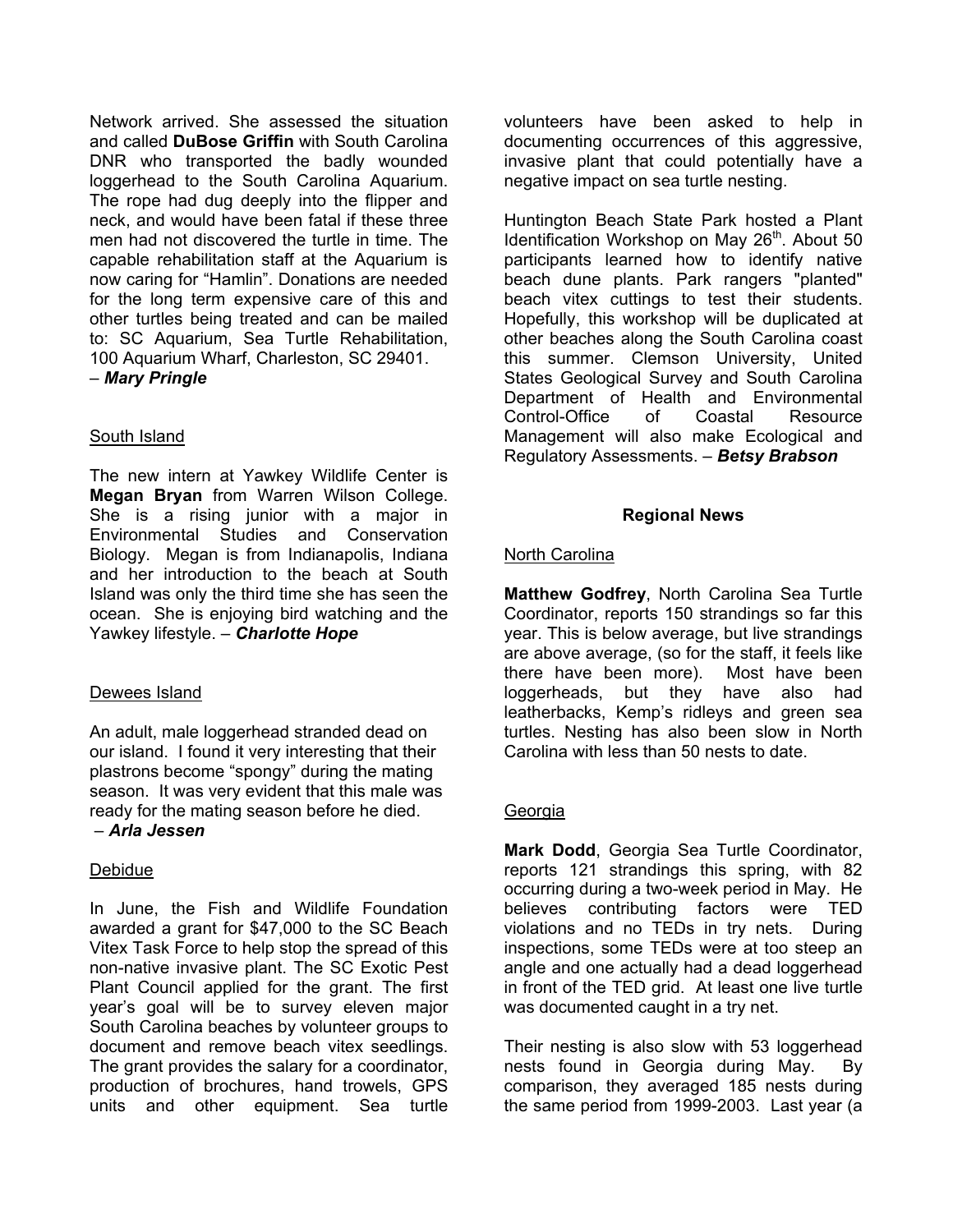record nesting year in Georgia), they documented 248 nests in May

During June, Sea Island, Georgia, is hosting the historic G-8 Conference where world leaders will meet to discuss important global economic issues. School kids in kindergarten through fifth grade were given the opportunity to submit names for eight loggerhead turtles that will be part of a satellite tracking study. Over 1,200 Georgia students took part in the sea turtle naming contest. Turtles were named in honor of the eight countries participating in the G-8 Conference including the United States, the United Kingdom, Japan, Russia, France, Italy, Germany and Canada. The winning children were then invited to take part in a special ceremony with Governor Sonny Perdue at the State Capitol. Go to [www.seaturtle.org](http://www.seaturtle.org/) and click on Satellite Tracking to get more information on the Georgia loggerhead project, the winning students and their turtles' names.

#### Florida

**Allen Foley**, Stranding Coordinator for Florida reports that strandings started slow but have now caught up and are slightly above average. Through May  $29<sup>th</sup>$  they have recorded 600 compared to 561 for the ten-year average during the same period. Early reports also show it to be an unusually slow year for loggerhead nesting.

#### Other News

The National Ocean Service's publication titled "Oil and Sea Turtles: Biology, Planning, and Response" is now available online at [http://response.restoration.noaa.gov/oilaids/turt](http://response.restoration.noaa.gov/oilaids/turtles/pdfs) [les/pdfs](http://response.restoration.noaa.gov/oilaids/turtles/pdfs)

# Recovery Team News

Don't forget you can review drafts of the new Loggerhead Recovery Plan at this web site [http://northflorida.fws.gov/SeaTurtles/loggerhe](http://northflorida.fws.gov/SeaTurtles/loggerhead-recovery/default-loggerhead.htm) [ad-recovery/default-loggerhead.htm](http://northflorida.fws.gov/SeaTurtles/loggerhead-recovery/default-loggerhead.htm) 

--*Sandy MacPherson*, National Sea Turtle Coordinator with the U.S. Fish and Wildlife Service.

#### **South Carolina Marine Turtle Conservation Program Web Site**

The South Carolina Marine Turtle Conservation Program web site provides extensive information about the program, news and events, and research. It also provides resources to our South Carolina Sea Turtle volunteers.

Several of the stories mentioned in this newsletter, along with photos, appear on the web site.

<http://www.dnr.state.sc.us/marine/turtles>

# **Research**

Satellite Tracking of Nesting Loggerheads - Update

# 2002

We continued to hear from Jessamine, a 2002 satellite instrumented turtle, until April 20, 2004. Her last location was about 80 km off Cape Lookout, North Carolina. She is our longest transmitting turtle and holds the record of 642 days.

# 2003

Five nesting loggerheads were instrumented with satellite transmitters on July  $10<sup>th</sup>$ . Cowgill's Charm, Marlow's Maiden and Lofton's Lass migrated north of Cape Hatteras for the summer/fall, returned to warmer waters off the North Carolina coasts for the winter, and have now migrated back to their summer/fall foraging areas. Lofton's Lass actually bypassed her 2003 summer/fall area to take up a new resident foraging area near Delaware Bay.

Baldwin's Belle migrated to an area approximately 100 km east of the nesting beach and has remained there. She stopped transmitting this spring.

You can follow the turtles' migrations at [www.dnr.state.sc.us/marine/turtles](http://www.dnr.state.sc.us/marine/turtles).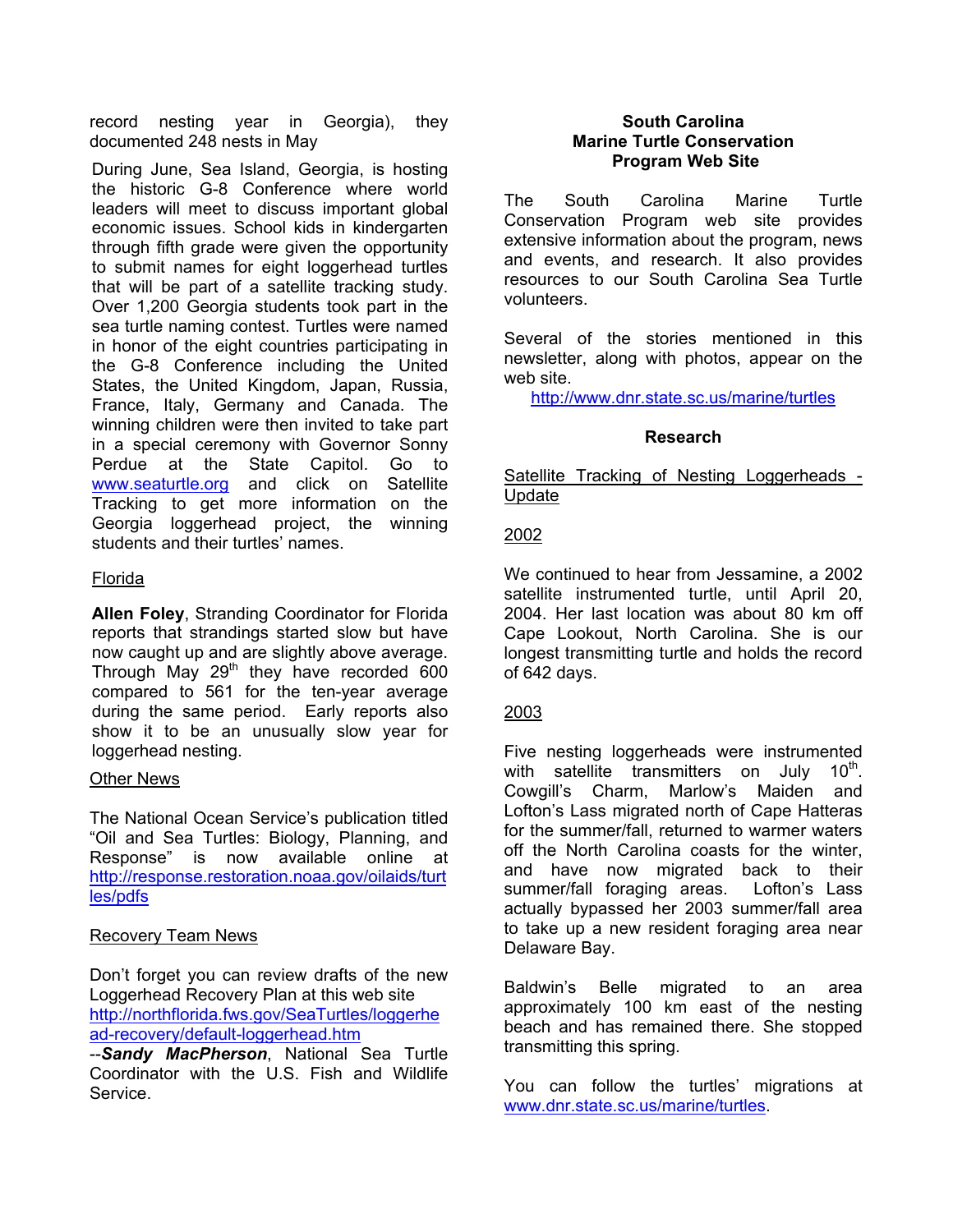#### Leatherback Surveys

Seven coastwide aerial surveys were conducted to document density and distribution of leatherback turtles during their spring migration. Data from previous years indicate an earlier peak of leatherbacks in our state waters. Therefore, surveys began in mid April (rather than late April) and continued until May  $25<sup>th</sup>$ . A flight in May was cancelled because of mechanical problems with the aircraft. Numbers of leatherbacks counted were: 41, 91, 52, 29, 23, 3 and 4. There were no areas of high turtle concentrations.

Leatherbacks' primary food in southeastern waters is cannonball jellyfish. For the past several years, SEAMAP sampling in the southeast has been documenting cannonball jellyfish in their trawl surveys. The mean count for the three years prior to 2004 was 22,720, while this spring they caught only 24 individuals. (This is not a typo.) Leatherbacks appeared to be moving quickly through our coastal waters, rather than pausing to feed. This may be due to the extremely low abundance of cannonball jellyfish. Normally leatherbacks would concentrate in an area of high jellyfish abundance.

A new web page was useful in obtaining additional observations of leatherbacks from the public.

<http://www.dnr.state.sc.us/marine/turtles/lsf.htm>

#### Marine Resources Division's In-water Study

Results of four years of the study have now been completed. The information that follows is from the Executive Summary of their report.

Concern over low catch rate of turtles was quickly dispelled. It appears that the loggerhead turtle population in this study area is much larger than it was in the 1970s and early 1980s. Our catch rates were much higher than those reported for fishery-dependent surveys carried out on commercial shrimp trawlers. Differences in gear and towing speed

may account for these higher catch rates, but it appears that loggerheads, at least the juveniles, are indeed more abundant now.

Perhaps, this increase in abundance is due, in part, to the mandatory use of turtle excluder devices (TEDs) beginning in 1988 in South Carolina and regionwide in 1990. It may also reflect the rapid growth in nest numbers for loggerheads on south Florida beaches, in which case, perceptions among shrimp fishermen of an increasing turtle population for the northern subpopulation may be misleading.

Fishery-independent catch rates and shrimp trawler effort were used to estimate the number of interactions (captures) between shrimp trawlers and loggerhead turtles in South Carolina waters during the summer (May through August). Estimated total interactions during summer in 2001, 2002, and 2003 were 15,562, 14,311, and 18,625, respectively. These estimates are built on several assumptions that the reader should consider carefully. Despite these assumptions, we feel that the estimates are accurate within an order of magnitude.

Analysis of DNA data indicated that natal origin for loggerhead turtles captured in this study was 19% (range 14-25%) from the northern subpopulation and 66% (range 60-70%) from the southern subpopulation.

Juvenile turtles exhibited some noteworthy patterns in spatial distribution. We observed that juveniles may be more closely associated with inlets, perhaps because of more abundant prey, while adults may be more evenly distributed throughout the nearshore coastal area.

We also observed that juveniles, regardless of genetic haplotype, appear to have strong feeding site fidelity as demonstrated by interannual tag recaptures that were typically made near the initial tagging and release sites. This feeding site fidelity may underscore the importance of the prey base found in the nearshore areas of the Carolinas and Georgia and is probably a critical aspect of the life history of